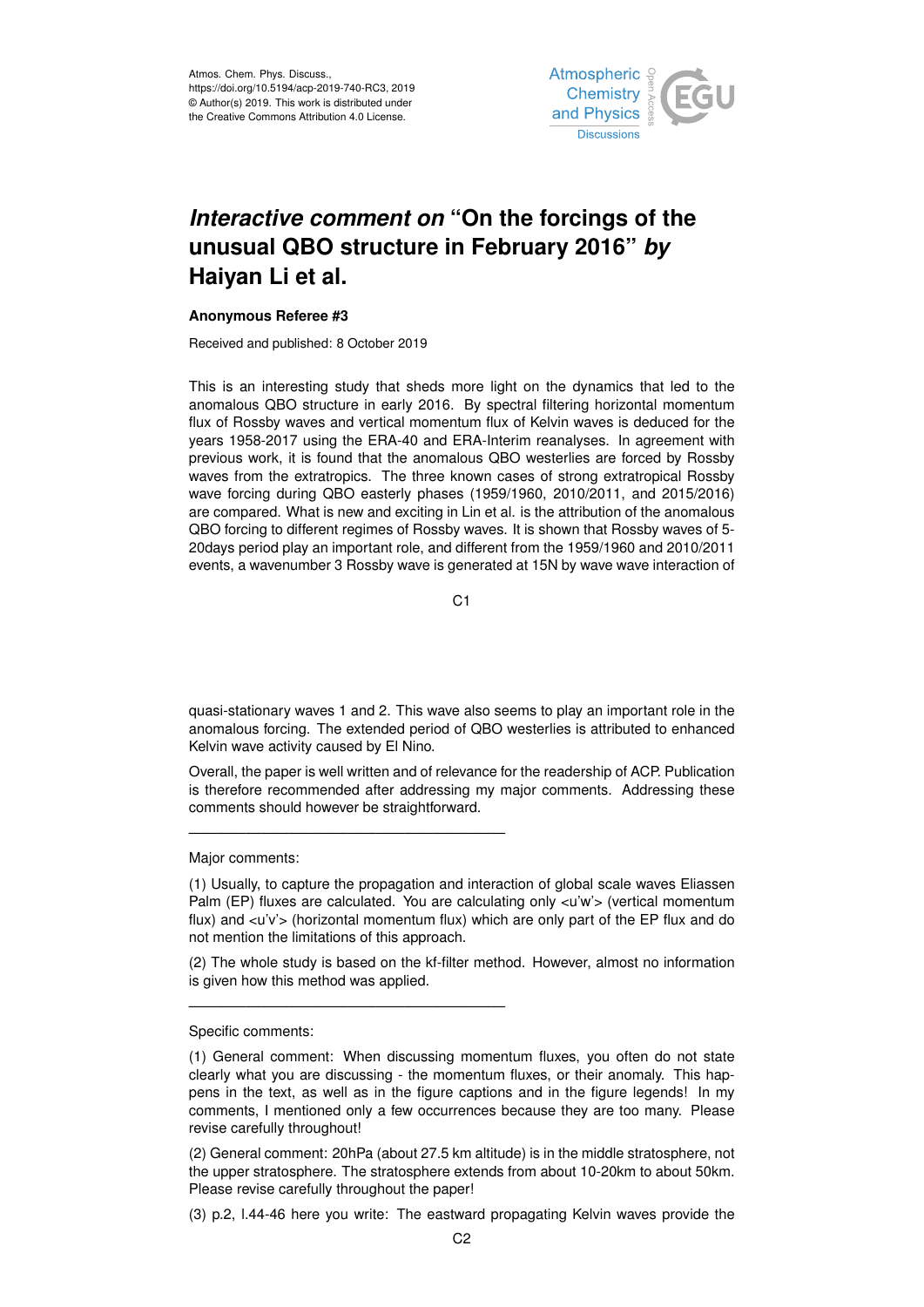main eastward acceleration for the initiation of the QBO westerly phase. In contrast, the westward propagating Rossby waves provide the main westward acceleration for the initiation of the QBO easterly phase.

This is not entirely correct because also small scale gravity waves contribute. Mainly both Kelvin waves and small scale gravity waves contribute to the forcing of the QBO westerly phase, while global scale westward traveling tropical waves and small scale gravity waves contribute to the forcing of the QBO easterly phase (see for example Ern and Preusse, GRL, 2009 and Ern et al., JGR, 2014, Garcia and Richter, JAS, 2019).

References:

Ern, M., and P. Preusse, Quantification of the contribution of equatorial Kelvin waves to the QBO wind reversal in the stratosphere, Geophys. Res. Lett., 36, L21801, doi:10.1029/2009GL040493, 2009.

Ern, M., F. Ploeger, P. Preusse, J. C. Gille, L. J. Gray, S. Kalisch, M. G. Mlynczak, J. M. Russell III, and M. Riese, Interaction of gravity waves with the QBO: A satellite perspective, J. Geophys. Res. Atmos., 119, 2329-2355, doi:10.1002/2013JD020731, 2014.

Garcia, R. R., and J. H. Richter, On the Momentum Budget of the Quasi-Biennial Oscillation in the Whole Atmosphere Community Climate Model, J. Atmos. Sci., 76, 69-87, 2019.

(4) p.3, l.68: These references address only global scale waves. A reference for smallscale gravity waves should be added. Using model simulations, differences in the QBO forcing by gravity waves for different ENSO conditions were investigated, for example, by Kang et al., JAS, 2018.

Reference:

Kang, M.-J., H.-Y. Chun, Y.-H. Kim, P. Preusse, and M. Ern, Momentum Flux of Convective Gravity Waves Derived from an Offline Gravity Wave Parameterization. Part II:

 $C<sub>3</sub>$ 

Impacts on the Quasi-Biennial Oscillation, J. Atmos. Sci., 75, 3753-3775, 2018.

(5) p.3, l.91: Please state more clearly that a merged ERA-40/ERA-Interim dataset is used to have a longer time series because ERA-Interim starts with the year 1979 and does not cover the earlier period.

(6) p.4, l.114/115: You should elaborate much more on the kf-filter! As far as I understand, for a fixed latitude and altitude, you enter the whole time series of 60 years with a longitude resolution of 2.5 deg into the kf-filter. The time series is tapered to zero at both ends. Which function is used? Split-cosine-bell as stated in https://www.ncl.ucar.edu/Document/Functions/Built-in/taper.shtml ? Did you use the standard settings of the taper of p=0.1? In this case, you would have to discard 3 years at each end of the time series and valid data are obtained only for 1961-2014. This would contradict your statement on p.5, l.139 that only the years 1958 and 2017 would be affected. Please explain!

(7) p.5, about section 2.3: Please explain why you calculate momentum fluxes in this way! Possibly, you are missing something or biasing your analysis by not calculating the full EP flux vector! Therefore at least the limitations of your approach should be clearly stated.

Usually, for global scale waves EP fluxes are calculated to capture their propagation and effect on the background flow, however you are neglecting heat fluxes.

By calculating <u'v'> you are using the quasi-geostrophic approximation of the EP flux in meridional direction (see for example Matthias and Ern, ACP, 2018). This approximation can be used for extratropical Rossby waves and should be sufficient for diagnosing the meridional propagation direction of Rossby waves from the extratropics. In the tropics, however, wave motions can become ageostrophic, and this approximation may no longer hold. This is the case for tropical waves like Kelvin waves or tropical Rossby waves.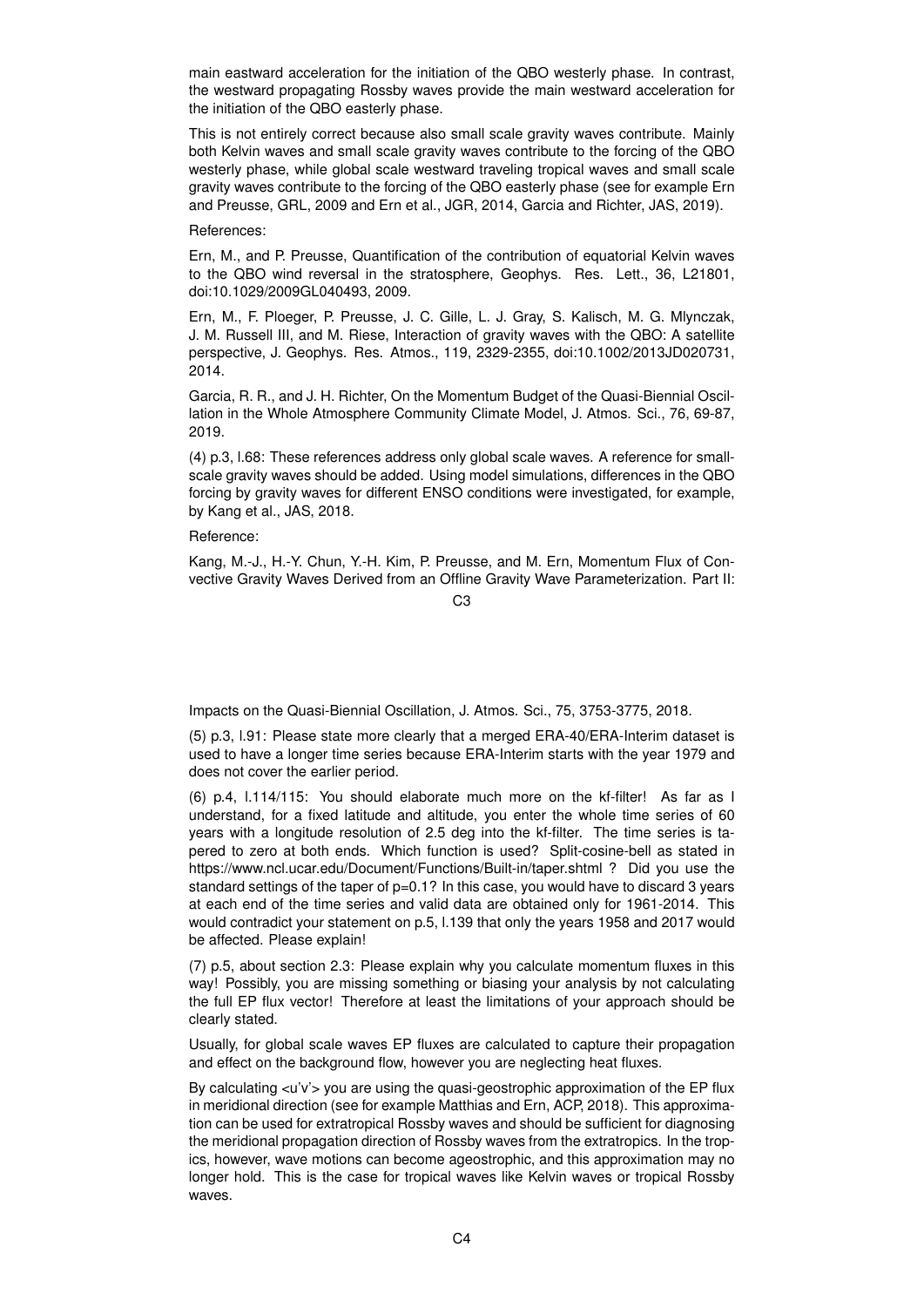The term  $\langle u'w'\rangle$  is part of the vertical component of the EP flux and should be a a good approximation for Kelvin waves because v' is zero for these waves.

Reference: Matthias, V., and M. Ern, On the origin of the mesospheric quasi-stationary planetary waves in the unusual Arctic winter 2015/2016, Atmos. Chem. Phys., 18, 4803-4815, 2018.

(8) p.5, l.149/150: here you state that Rossby waves would not contribute much to <u'w'> as could be seen from Figs. S1 and S2 in the supplement. In the supplement, however, only "anomalies" of <u'v'> and <u'w'> from their monthly means are shown.

(9) captions of Figs. 3, S1 and S2: First you write that horizontal momentum fluxes would be shown, and later in the caption you write that color shadings would be anomalies with respect to the monthly climatology. This is very confusing, please write more clearly!

(10) Follow-up question: Were the monthly climatologies temporally interpolated to single days to avoid jumps in the anomalies from one month to the other? Please clarify!

(11) p.5, l.152/153 and l.155: This is not entirely correct: Shuckburgh et al. (2001) investigated only barotropic instabilities, not baroclinic instabilities! Only Coy et al. (2017) included also baroclinic instabilities.

(12) p.7, l.210: Why did you select w2040 for the quasi-stationary Rossby waves, and not w2070? Choosing w2070 would be much more intuitive!

(13) p.7, l.214-219: Would also the contributions of w2070 be similar in all three cases? Please note that w0520 and w2040 do NOT sum up to the "total Rossby" fluxes! Possibly w4070 might show also considerable case to case variability.

(14) p.10, l.305: here you state: "the quasi-stationary W1 and the faster W2 which came from the extratropics, generated W3 locally..."

C5

This contradicts your statements from above that W3 was generated by W1 and W2 of 0.033 dayˆ-1 which are both in your quasi-stationary range of frequencies. Please clarify!

(15) p.10, l.313/314: here you state that: "W3 cannot be an equatorial wave mode in principle, otherwise its amplitude would be by definition maximizing at the equator."

I think that this statement does not generally hold. Equatorial Rossby modes can be symmetric or anti-symmetric with respect to the equator. Therefore either u' or v' could be zero at the equator, leading to zero <u'v'>. For a survey of equatorial modes see, for example, Yang et al., JAS, 2003, their Fig.3.

Reference: Yang, G.-Y., B. Hoskins, and J. Slingo, Convectively Coupled Equatorial Waves: A New Methodology for Identifying Wave Structures in Observational Data, J. Atmos. Sci., 60, 1637-1654, 2003.

(16) p.10, l.325: Enhanced momentum flux does not necessarily mean that the zonal wind is accelerated or decelerated. There is only an effect on the background flow when this momentum is deposited (if there is a non-zero divergence of the EP-flux). Of course, enhanced momentum fluxes can lead to stronger EP-flux divergences.

(17) About Figs.13 and 14: As Kelvin waves in the stratosphere are modulated rather by the QBO than by a seasonal cycle, does it really make sense to show deviations of Kelvin wave amplitudes or momentum flux from a monthly mean climatology?

(18) p.12, l.360/361: Another possibility could be that these Kelvin waves have phase speeds that exceed the westerly wind. As can be seen, for example, in Ern et al., ACP, 2008, Kelvin waves with high phase speeds are not much modulated by the QBO, while slower phase speed Kelvin waves are strongly modulated by the QBO with minimum amplitudes during westerly winds.

Reference: Ern, M., P. Preusse, M. Krebsbach, M. G. Mlynczak, and J. M. Russell III, Equatorial wave analysis from SABER and ECMWF temperatures, Atmos. Chem.